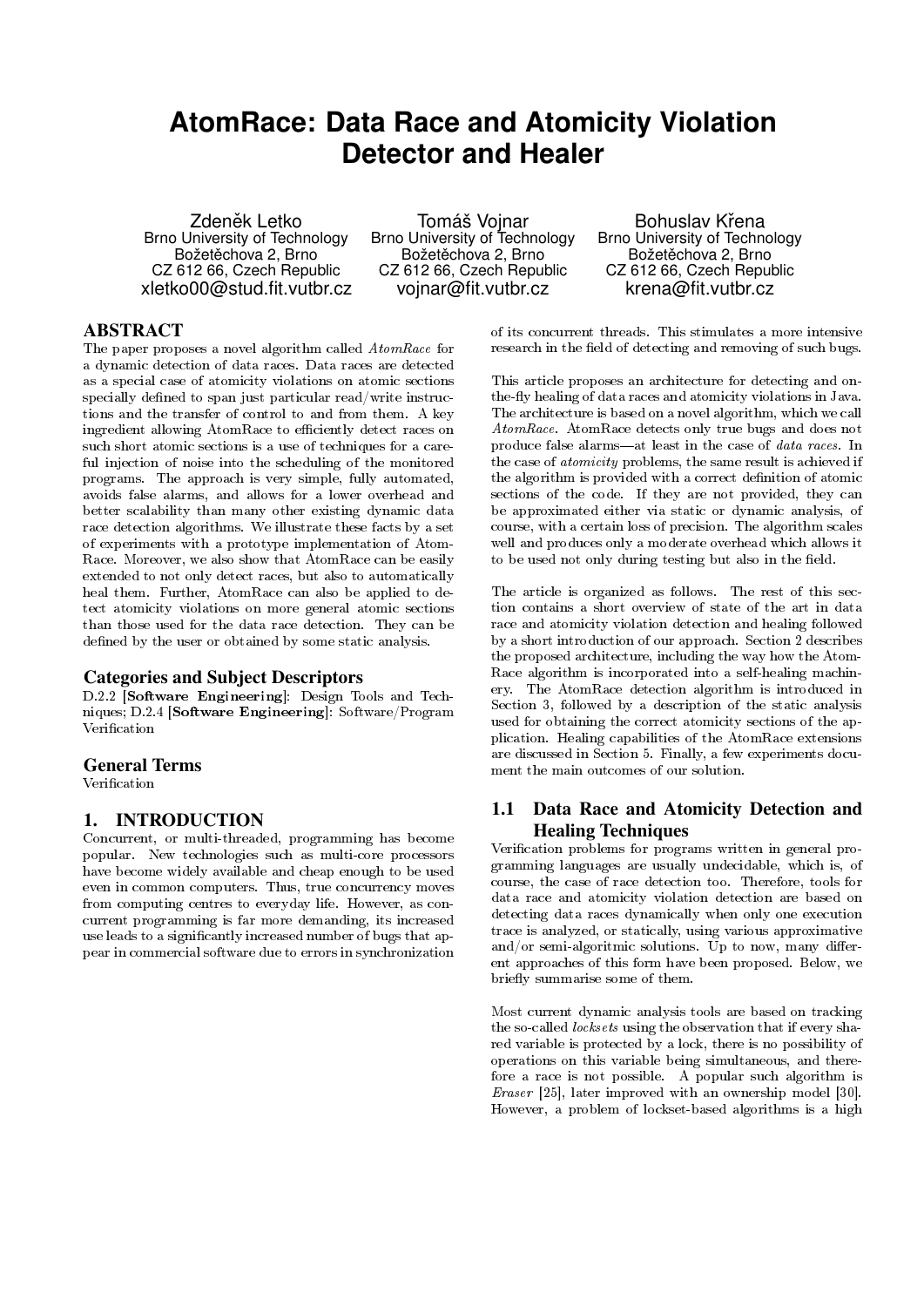number of false alarms when other than a lock-based synchronization is used. One way how to reduce the number of false alarms is to use the Lamport's happens-before relation [14]. A combination of the happens-before relation with the lockset-based approach is, e.g., used in [3, 21, 6, 32, 13]. The works [21] and [32] are based on using the so-called vector clocks [17] monitoring the happens-before relation. Probably, the most advanced algorithm combining the happens-before relation with locksets is the Goldilocks algorithm [6], which not only shrinks the so-far computed locksets while monitoring an evolving run of a program, but also allows them to grow.

Some further works are then motivated by the fact that data race freedom does not imply correct synchronization. A concept of high-level data races has been described in [1], together with a method of detecting them using the so-called view consistency. In [29], a principle of method consistency extends the view consistency to accommodate the scope of methods as a consistency criterion. In [9], a similar notion of method atomicity is studied. As the granularity on the level of methods may be too coarse, yet other approaches have then been proposed based on the principle of *serializ*ability [31, 16, 28], which exploits the idea that two consecutive accesses from one thread to a shared variable should not be interleaved with an unserializable access from another thread. In particular, the AVIO tool [16] introduces a notion of access interleaving invariants (AI invariants) identifying a number of patterns how concurrent threads can access a shared variable, which are then classified according to their possible undesirable effects.

On the other hand, numerous static analyses have been introduced to detect data races and atomicity violations. To infer violations in the synchronization, they use, e.g., primarily flow insensitive type-based systems  $[8, 23, 24]$  or mostly flow sensitive *static versions of lockset algorithms*  $[7,$ 19, 12]. Further, there also exist works for detecting data races using specialised model checking techniques—cf., e.g., [10, 5].

All the previous work focused only on detecting data races and atomicity violation. We have focused in our previous work also on healing them on-the-fly  $[13]$ . ToleRace  $[18]$ also tries to detect and remove the detected races from the application by duplicating of shared data inside a critical section and so provides an illusion of atomicity when the shared data is updated. If a conflict among copies occurs, ToleRace can in some cases solve it and so hide or tolerate the problem.

# 1.2 The AtomRace Approach

AtomRace is a new dynamic data race and atomicity violation detection algorithm. As for detecting data races, it is based *directly* on the definition of a (low-level) data race which says that a data race occurs if two or more threads access a shared variable and at least one access is for writing and there is no explicit synchronization which prevent these accesses from being simultaneous. Thus, a data race can be detected by finding a situation when such an access scenario occurs. In AtomRace, this is detected as a special case of an *atomicity violation* when atomic sections are defined simply as sequences of instructions  $BeforeAccessEvent$ , i,

 $After AccessEvent$  where  $i$  is a read or write instruction on shared data and  $BeforeAccessEvent/AfterAccessEvent$ are special instructions that are added by instrumentation before/after i. Of course, a data race happens only when at least one of two colliding atomic sections is based on a write instruction. The probability of spotting a collision of this kind in a regular program is low, however, we exploit noise  $injection$  techniques [27, 4] that may significantly increase this probability—which is actually proven to be the case by our experiments. Note that this mechanism of detecting data races does not generate false alarms.

Further, the atomic sections monitored by AtomRace may be extended to span more subsequent instructions on a shared variable to detect not only data races but other kinds of problems in synchronization. Such sequences may be obtained from the AI invariants, may be predefined by the user, or obtained by some static analyses directed by looking for standard patterns of code sections to be performed atomically (e.g., testing a shared variable to be non-null and sub-sequently dereferencing it, etc.).

Unlike many other approaches, AtomRace does not dependend on the kind of synchronization primitives used in the analysed program. It naturally supports all types of synchronization (including user defined synchronization primitives) because it does exploit the semantics of such mechanisms, but directly checks the correctness of a program execution. AtomRace can be used not only for detecting synchronization problems, but we also extend it to heal the detected problems either by adding synchronization or influencing the Java virtual machine scheduler [13]. Additional advantage of AtomRace is a low overhead introduced to the monitored application and the fact that it does not generate false alarms when detecting data races. The number of false alarms produced by AtomRace during more general atomicity violation detection depends on the correctness of the predened atomic sections.

# 2. ARCHITECTURE

The proposed architecture is depicted in Figure 2 and consists of three modules. The execution monitoring module watches the program and triggers predefined events occurred during the execution. Additional information describing the event are collected and the event is then passed to the analysis engine. The analysis engine uses AtomRace algorithm to decide if a problem occurs. Finally, the healing logic can influence the behavior of the program to prevent the problem manifestation. In the following, we look at the modules in more detail.

Execution monitoring must provide the analysis engine with the following information about each event: (1) the thread which the event belongs to, (2) the shared variable (if any) that was accessed within the event, (3) type of the event determined by the executed instruction, and (4) localization of the event in the application code. For each access of shared variable, two events are needed: beforeAccessEvent which is invoked right before the access instruction and afterAccessEvent which is invoked right after the access instruction.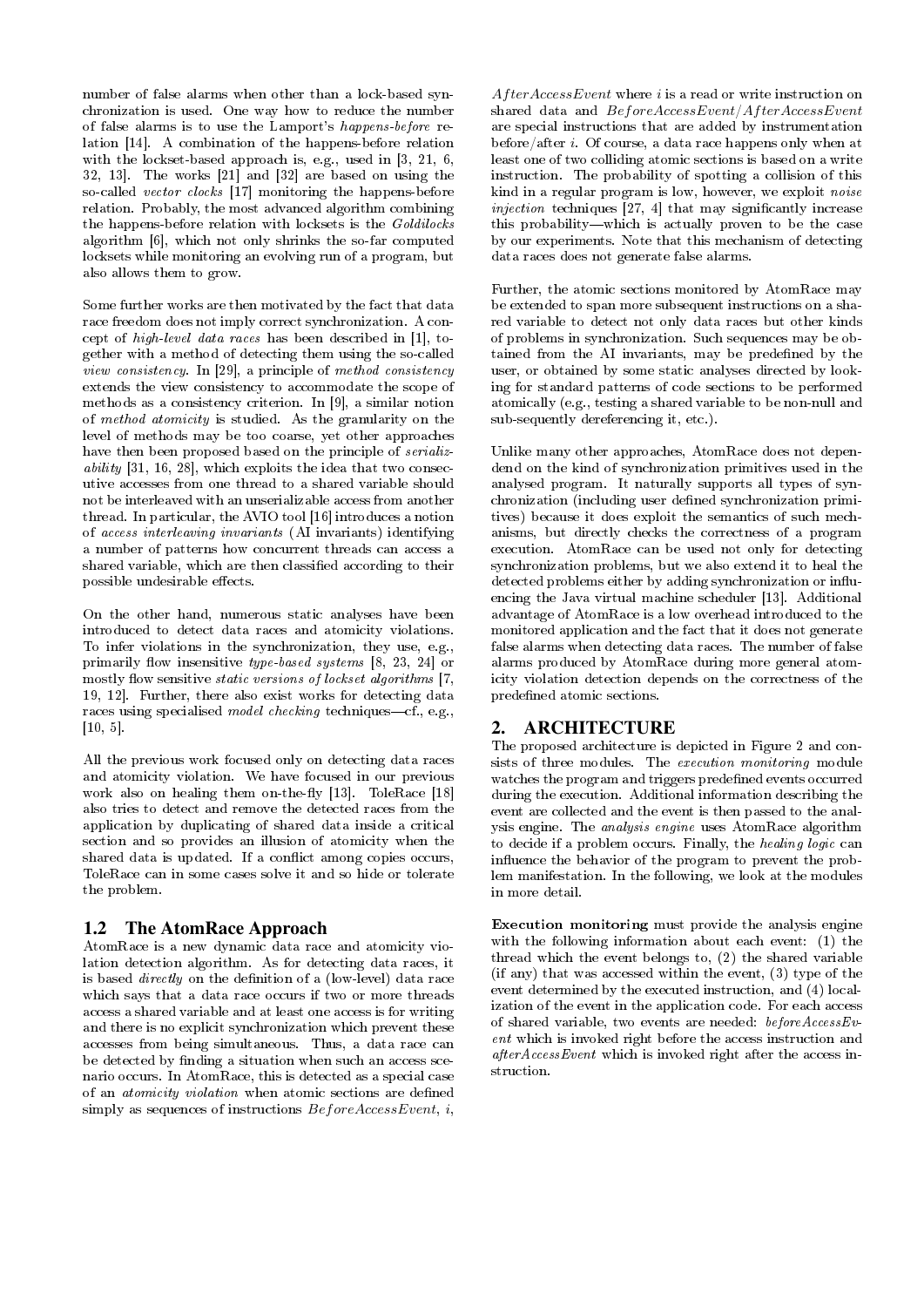

Figure 1: Architecture diagram

The analysis engine uses AtomRace algorithm to detect data races and atomicity violations in the stream of events provided by the monitoring module. In the case of atomicity violation detection, the correct atomicity is determined in advance and is available to AtomRace from the external repository. The detection algorithm and the way how to obtain correct atomicity in advance will be described later in Sections 3 and 4.

The healing logic module controls the influencing of the execution. It can be done by safe but not very efficient influencing of Java scheduler or by more effective but potentially dangerous adding a new synchronization lock. The healing has to follow the restriction given by correct atomicity to reach the goal. Again, the atomicity information is available in the external repository. The healing will be described in more detail in Section 5.

We expect the following practical usage of the AtomRace. At the end of the application development, the program is analyzed and the set of atomicities that should be followed is determined and stored to the external repository. The formal verification like static analysis or model checking is then used in order to check whether it is safe to enforce particular atomicities for the bug healing. For instance, one should check that enforcing the atomicity of a section of code by introducing an addition lock does not cause a deadlock. The atomicity repository is then distributed together with the application to the customer. In the field, the program is executed together with AtomRace which watches the execution and automatically heals detected bugs.

### 3. THE ATOMRACE ALGORITHM

AtomRace is an algorithm for detecting data races and atomicity violations at runtime. Data race detection in Atom-Race is fully automated and self-contained. For atomicity violation detection, AtomRace expects the atomic sections that should be monitored to be given to it as a part of its input. As we discuss in Section 4, they can be manually defined by the user or obtained by some further static and/or dynamic analysis. In fact, data race detection is

implemented in AtomRace as a special case of atomicity violation detection on atomic sections that are specifically defined for this purpose.

AtomRace does not track the use of any concrete synchronisation mechanisms—instead, it solely concentrates on the consequences of their absence or incorrect use. That is why AtomRace can deal with programs that use any kind of synchronisation, including non-standard synchronisation mechanisms defined just for the concrete case. AtomRace may miss data races or atomicity violations, but, on the other hand, it does not generate any false alarm in the case of data race detection nor in the case of atomicity violation detection (wrt. the atomic sections provided to it).

We expect AtomRace to work on Java bytecode<sup>1</sup> instrumented as follows: for each shared variable v (corresponding to a field of a certain class in Java) that is to be monitored, we assume each access to  $v$  at a location loc to be preceded by a code fragment that generates an event  $beforeAccessEvent(v, loc)$  and to be followed by a code fragment that generates an event  $after AccessEvent(v, loc)$ . We view the code fragments generating these events as an implementation of special pseudo-instructions denoted as before  $Access(v, loc)$  and  $after Access(v, loc)$ , and we allow atomic sections to span from/to such instructions. Moreover, we also allow the code to be instrumented to generate events  $atomExitEvent(v, loc)$ . As before, we view the code generating such events as an implementation of a special pseudo-instruction referred to as  $atomExit(v, loc)$  in the following. This kind of events is used in special cases of the control flow (like exception handling) when it does not make sense to continue with checking the current atomic section.

<sup>1</sup>We refer to Java here, but the basic principles of the algorithm can be used in the context of other programming languages too. The only thing that is Java-specific is the treatment of the special cases discussed at the end of the section.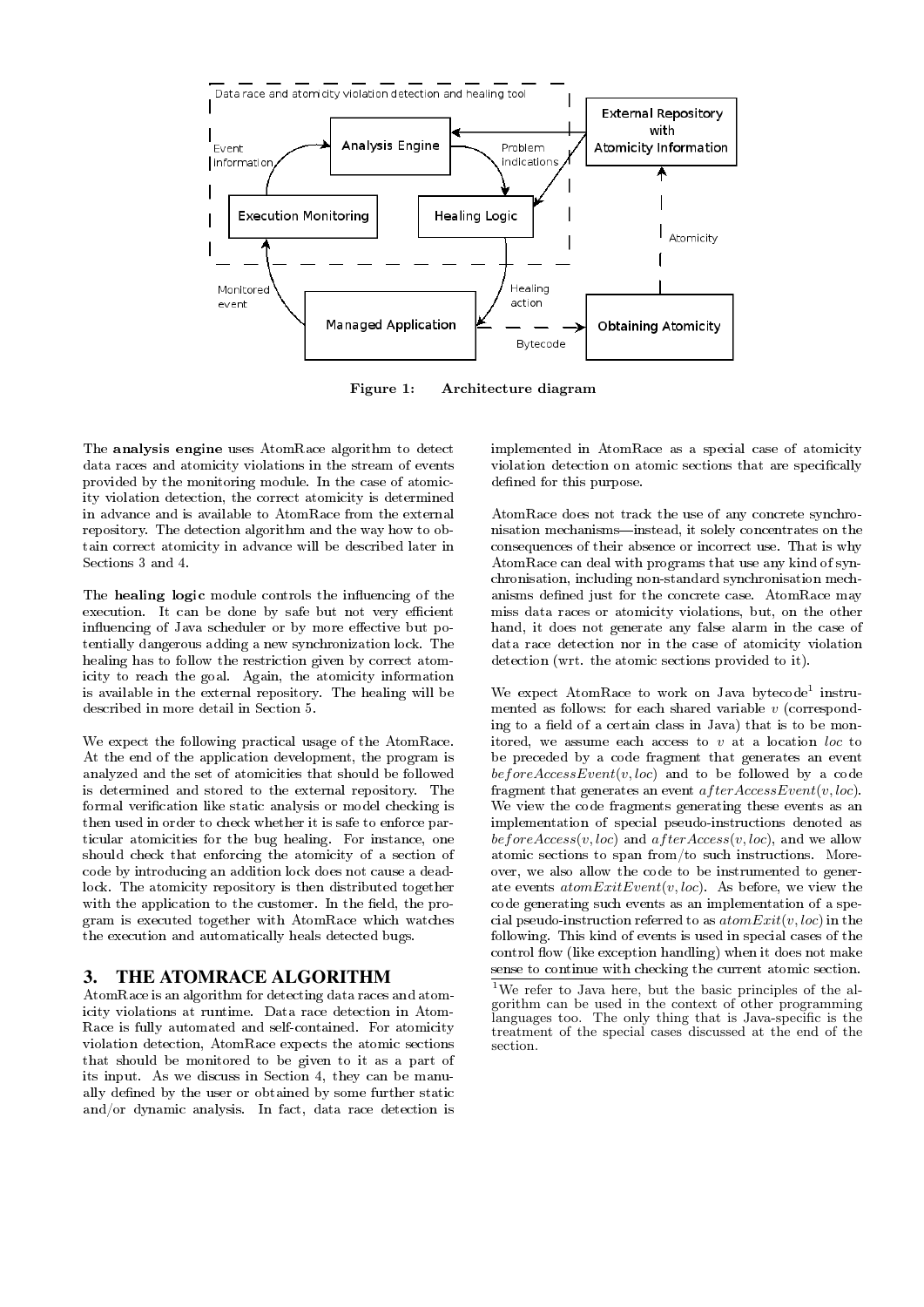### 3.1 Data Race Detection

A data race is defined as a sequence of two accesses to the same shared variable from different threads provided that (1) these accesses are not separated by any synchronisation, and (2) at least one of them is a write access. In AtomRace, such a situation is detected by looking for a violation of primitive atomic sections of the form  $beforeAccess(v, loc);$  $read/write(v); after Access(v, loc)$  where  $read/write(v)$  is any instruction reading or writing a shared variable v. It is clear that if such a primitive atomic section based on a read instruction is broken by a write instruction, or if a primitive atomic section based on a write instruction is broken by a read or write instruction, a data race happens because there is for sure no synchronisation used neither between before $Access(v, loc)$  and  $read/write(v)$  nor between  $read/write(v)$  and  $afterAccess(v, loc)^2$  In order to significantly increase the probability of detecting data races via violating the described primitive atomic sections, which are very short, we use techniques of noise injection discussed in Section 3.3.

Data race detection based on the above idea can be implemented in a very simple way within handling the events generated by  $beforeAccess(v, loc)$  and  $afterAccess(v, loc)$ as we show in Figure 2. For each shared variable  $v$ , we define a variable  $Access(v)$  which is null in the case v is not being currently accessed by any thread, and which contains a couple  $(t, loc)$  otherwise, where t is the thread that is accessing  $v$  at the location *loc*. In the latter case, to simplify the description, we use  $Access(v).t$  and  $Access(v).loc$ to refer to the thread and location stored in  $Access(v)$ , respectively. Given a location  $loc \in Loc$ , we use a function  $getMode: Loc \rightarrow \{read, write\}$  to obtain the way v is accessed at *loc*. We use  $t_{current}$  to refer to the currently executing thread.

#### Initialisation:

 $\forall v \in SharedVariables : Access(v) = null;$ 

#### Computation:

switch (AtomRaceEvent) { case : before $\text{AccessEvent}(v, loc)$ if  $(Access(v) == null)$  then  $Access(v) = (t_{current}, loc);$ else if  $((qetMode(Access(v).loc) == write)$  $(getMode(loc) == write)$ ) then RACE DETECTED

```
case : after\text{AccessEvent}(v, loc)if (Access(v).t == t_{current}) then
\overrightarrow{Access(v)} = \texttt{null};
```
### }

#### Figure 2: Data race detection in AtomRace

Let us, however, note that the Algorithm in Figure 2 is a little simplified. In reality, it has to be refined a bit to cope with some special situations that may arise in Java. First,

variables defined as volatile  $[22]$  are intended for use in cases where data races are tolerable and so, they should not be monitored by the algorithm. Next, Java uses a special <clinit> method to assign implicit values to static variables when they are used for the first time. This initialisation requires a write access which should, however, not be taken into account when looking for data races. Finally, the algorithm should not track shared variables declared as final because their values cannot be changed during the execution.

Another feature of AtomRace that deserves a comment is its ability to give the user a very valuable diagnostic information in case a data race is detected. Namely, the user can be informed about the particular shared variable (i.e., in Java, about the class instance and the field name) on which a data race was detected and about the two program locations whose concurrent execution lead to the data race. Such a piece of information is also very useful within the self-healing process.

#### 3.2 Atomicity Violation Detection

We now extend the above presented algorithm such that it allows us to deal with more general atomic sections. However, as above, we still assume an atomic section to be associated with a single shared variable only. For a shared variable  $v$ , we view an atomic section as a code fragment which is delimited by a single entry point and possibly several end points. The intended meaning of an atomic section over a variable  $v$  is that when a thread  $t$  starts executing within the atomic section, no other thread should access  $v$  before  $t$ reaches an end point of the atomic section (with the exception of some kinds of accesses that may be explicitly allowed for the given atomic section). Quite naturally, we assume the entry point of an atomic section to correspond to some  $beforeAccess(v, loc)$  instruction and the end points to correspond to some  $afterAccess(v, loc')$  or  $atomExit(v, loc')$ instructions.

To allow a specification of which accesses from other threads should not be considered to break an atomic section when it is being executed by some tracked thread, we associate a (possibly empty) subset of the set  ${read, write}$  with each end point of each atomic section. This subset indicates which kind of operations can be performed by other threads on v while a tracked thread is running between the entry point of a given atomic section and a given end point of this atomic section. As discussed in Section 4, we can use this information, e.g., to allow not only checking of pure atomicity, but to allow for handling not purely atomic, but serializable accesses (in the sense of [16]) as well.

When dealing with several atomic sections associated with the same variable  $v$ , we require that these sections do not overlap in any other way than possibly on their entry and end points. More precisely, the only allowed overlap is that one atomic section has an entry point before  $Access(v, loc)$ while the other has an end point  $afterAccess(v, loc)$  for the same location loc. Due to this requirement, a process can only be in one atomic section at a time (with the exception of leaving one section and at the same time entering another).

<sup>&</sup>lt;sup>2</sup>Intuitively, the primitive atomic sections are defined such that they start after the instruction preceding a given read/write instruction and stop before the instruction following it.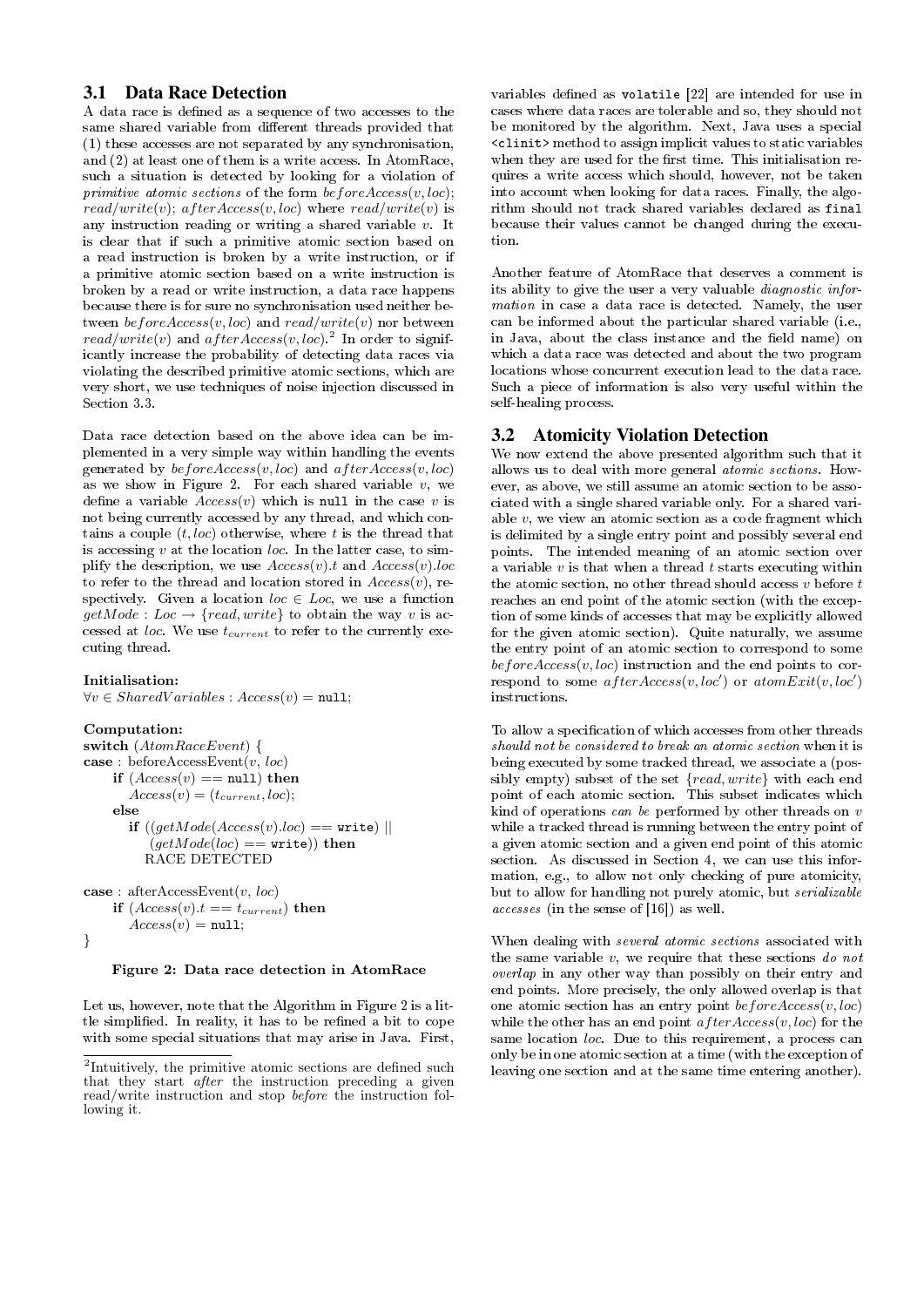As shown in Figure 3, detection of atomicity violation can again be implemented in a simple way within handling the events before $AccessEvent(v, loc), after AccessEvent(v, loc),$ and  $atomExitEvent(v, loc)$ . For the purpose of describing the algorithm, we expect the set of atomic sections associated with a variable  $v$  that are supposed to be tracked and that satisfy the conditions described above to be encoded in a "flattened" way as a set  $Atomic(v)$  of triples  $(loc_{entry}, loc_{end}, A)$  where  $A \subseteq \{read, write\}$  and  $loc_{entry}$ , locend are locations corresponding to entry and end points of particular branches of the atomic sections encoded by Atomic(v). We use the notation  $Atomic(v)$ .  $A(loc_1, loc_2)$  to refer to the set A in  $(loc_1, loc_2, A) \in Atomic(v)$ .

For each shared variable  $v$  whose atomic sections we intend to monitor, we maintain the set  $Access(v)$  used already in Figure 2. Moreover, we also build a set  $SuspectAccess(v)$ which contains types of accesses to  $v$  that came from other threads than the one whose execution in an atomic section over  $v$  we are currently monitoring. The algorithm works in such a way that if a thread  $t$  is entering an atomic section over a variable  $v$  over which no atomic section is currently being monitored, we start monitoring accesses to  $v$  from other threads, and once  $t$  is leaving the atomic section via some end point, we check that no undesirable access to  $v$ from a thread other than  $t$  has happened. Note that we always monitor atomicity of an atomic section associated with a certain variable  $v$  just for a single thread—the one that entered a critical section over  $v$  while no other thread was currently executing an atomic section over v.

#### Initialisation:

 $\forall v \in SharedVariables$ :  $Access(v) = null, SuspectAccess(v) = \emptyset;$ 

#### Computation:

switch (AtomRaceEvent) { case : before $\text{AccessEvent}(v, loc)$ if  $(Access(v) == null)$  then if  $(\exists l_{end}, A : (loc, l_{end}, A) \in Atomic(v))$  then  $Access(v) = (t_{current}, loc);$ else if  $(Access(v).t != t_{current})$  then add  $(t_{current}, loc)$  to  $SuspectAccess(v);$ case : afterAccessEvent $(v, loc)$ , atomExitEvent $(v, loc)$ if  $(Access(v).t == t_{current} \&$  $\exists A : (Access(v).loc, loc, A) \in Atomic(v))$  then if  $(SuspectAccess(v) := \emptyset)$  then  $A = Atomic(v).A(Access(v).loc, loc);$ foreach  $(t_s, l_s) \in SuspectAccess(v)$  do if  $(getMode(l_s) \notin A)$  then ATOMICITY VIOLATION DETECTED  $Access(v) = null;$  $SuspectAccess(v) = \emptyset$ ; }

#### Figure 3: A simplified version of the AtomRace algorithm for detecting atomicity violation

Note that the algorithm shown in Figure 3 is a bit simpli fied wrt. the above described functionality. In particular, we have left out the treatment of overlapped atomic sections, which can, however, be added in a straightforward

way into the code handling the  $beforeAccessEvent(v, loc)$ and  $after AccessEvent(v, loc)$  events.

The algorithm can be easily extended to cope with circular atomic sections, i.e. atomic sections where  $loc_{entry}$  $loc_{end} = loc$ , but we do not want the atomic section to terminate just after firing the statement at the location loc. In such a case, we tag such a section in a special way, and the algorithm does not leave the atomic section during the first occurrence of afterAccessEvent at loc.

Finally, the algorithm can also be extended to support recursive atomic sections by counting how many times the section has been entered and left and by terminating the atomic section only when these numbers are equal.

### 3.3 Race and Atomicity Violation Exhibition

The AtomRace algorithm was originally developed for detecting data races and atomicity violations for healing the problems at runtime. Therefore, the aims of the algorithm slightly differ from the previous approaches. The first difference is not to find as many potential problems as possible (with the chance of false alarms) but to report only true alarms in order to invoke the expensive healing mechanisms only when some problem really occurs. The next essential aim of the algorithm is to cause as small overhead as possible due to the intent to use it in the field. This is achieved by using less shared data structures than in many other race detection algorithms. Despite that, this algorithm can be also very useful in bug hunting within the application testing if suitable noise injection is used.

As we have already mentioned, the problem with using Atom-Race to find as many data races and atomicity violations as possible is that the considered atomic sections may be very short and the probability of observing a real conflict on them may be very low. However, the probability may be significantly increased by suitably influencing the execution of the program what is exactly the purpose of noise injection. In general, noise injection is a technique that forces different legal interleavings for particular executions of a test in order to increase the concurrent coverage. In fact, it simulates the behaviour of various possible schedulers. The noise can be injected at any instrumented point (e.g., during the execution of  $beforeAccess(v, loc)$  or  $afterAccess(v, loc))$  of the tested software. When such a point is reached, the noise heuristics decides-randomly or based on a specific bugfinding technique—if it injects some kind of delay or other kind of influencing the execution (like a context switch) there or not.

The introduction of noise can help the detection of races and/or atomicity violations in two ways: firstly, different legal thread interleavings are enforced. Secondly, randomly chosen atomic sections are executed for a longer time period and therefore the probability that a conflict will occur on them is increased. Both of this helps to see conflicts that would not be seen otherwise. Of course, the probability of seeing a data race and/or atomicity violation can then be rapidly increased also if a true multiprocessor computer is used for testing.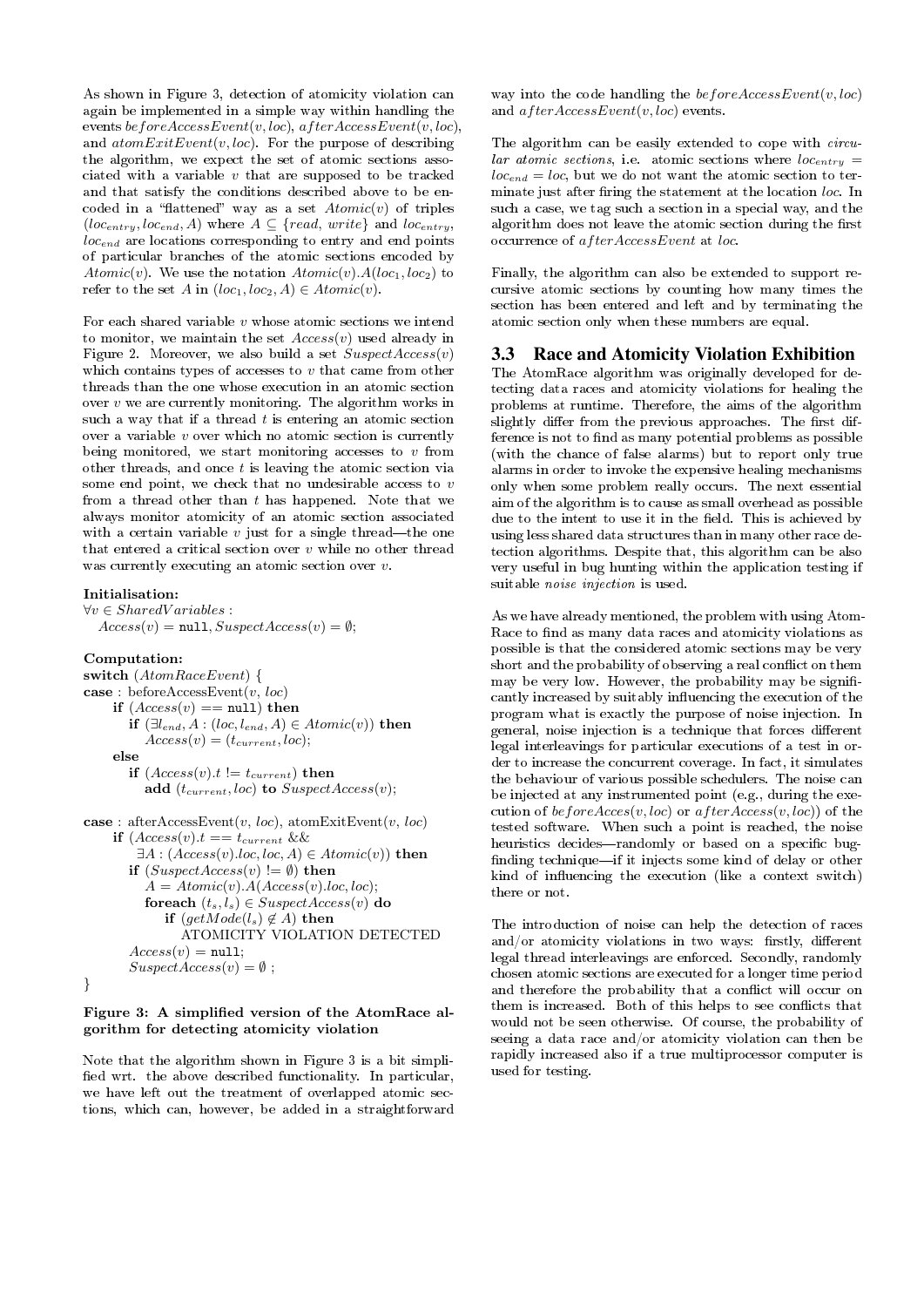In our prototype implementation of AtomRace, we use the ConTest infrastructure [4, 20, 27] for instrumentation, handling the generated events, as well as for noise injection. Based on our experience with ConTest and influencing the Java scheduler for self-healing purposes [13], we have proposed three noise heuristics for increasing the probability of detecting data races and/or atomicity violations. All of them are based on injecting calls of Thread.sleep() inside atomic sections to increase their duration followed by calls of Thread.yield() to force a thread switch. The probability of noise injection in the given location is driven by the parameter that ranges from 0 (=never) to 1000 (=every time). The duration of sleep is given by the number of milisecond that sleep should last. The three heuristics we have implemented are the following:

- A random heuristics. This is the simplest heuristics that can be used during a normal testing when there is no suspicion that something wrong is happening in the program. It injects noise to randomly chosen atomic sections.
- A variable-based heuristics. This heuristics can be used when some concrete variable is suspected to be accessed with a wrong synchronisation. The noise is injected to the sections associated with instances of the suspected variable only.
- A heuristics based on program locations. This approach allows the user to identify atomic sections which are suspected to be problematic. The noise is injected to the given program locations only.

The second and third heuristics can be also used for testing and debugging. If AtomRace detects a race or an atomicity violation in one run of the tested software, the developer can use a noise injection focused on the suspected variable or the problematic program locations to increase the probability of a repeated manifestation of the detected problem.

### 4. OBTAINING ATOMICITY

A correct identification of the atomic sections to be monitored is crucial for our detection and healing mechanisms to work properly. Such atomic sections can be defined either manually by the user or obtained automatically via static and/or dynamic analysis.

Below, we propose two concrete static analyses for deriving the atomic sections to be monitored. The so-called patternbased static analysis looks for appearances of typical programming constructions that programmers usually expect to execute atomically. The second static analysis builds on the access interleaving (AI) invariants with the serializability notion from [16]. Moreover, we also discuss a possibility of using a subsequent dynamic analysis to identify candidates for atomic sections which are likely not to correspond to real atomic sections and that are thus to be dropped from the set of monitored atomic sections.

Before going into more detail of the mentioned static and dynamic analyses, let us note that like in the case of data races, it does not make sense to consider atomic section over

final variables whose values do not change. Further, it is not needed to monitor atomic sections laying within the <clinit> method, which is guaranteed by the JVM to be executed atomically.

# 4.1 Pattern-based Static Analysis

Pattern-based static analysis identifies blocks of code that are likely to be intended to execute atomically based on looking for some typical programming constructions, for which such an assumption is usually done. Two examples of such patterns are the so-called load-and-store and test-and-use patterns [13].

The load-and-store pattern originates from an assignment statement that is translated into the bytecode as a sequence of instructions consisting of one or more load instructions on a shared variable  $v$  followed by one store instruction on the same variable (as, e.g., in the case of the x++ statement). The atomic section covering this pattern starts at before  $AccessEvent(v, loc_1)$  of the first load instruction on v and ends at  $after AccessEvent(v, loc_2)$  of the store instruction on v. This tuple of locations can safely be interleaved with read accesses on  $v$ , and hence the  $A$  set associated with  $loc_1$  and  $loc_2$  is  $A = \{read\}$ . To cover the possibility of an exception before the control reaches  $loc_2$ , we also allow the atomic section to end by an  $atomExitEvent(v, loc_3)$  event where  $loc<sub>3</sub>$  corresponds to the nearest location of the appropriate exception handling branch. With this end point of the atomic section, we associate the set  $A = \{read, write\}$ meaning that we do not check for atomicity on the exception handling branch.

The test-and-use pattern is a conditional statement where the condition is checked at the beginning of the statement and then the result is used inside the statement without making sure that the condition still holds (as, for instance, in the statement if  $(x := null)$   $\{x.next = ... \}$ . Such a construction is translated into the bytecode as a sequence of instructions consisting of one load instruction on a shared variable, a branching instruction, and one or more further load instructions. The atomic section in this case starts at  $beforeAccessEvent$  of the first load instruction and ends at the afterAccessEvent of the last load instruction in the branch of the control flow graph  $(CFG)$  that is executed if the condition holds. Such an atomic section can be safely interleaved with read accesses, and so  $A = \{read\}$ . The other branch of the condition and all the exception branches have to be covered by using  $atomExitEvent$  with  $A = \{read, write\}.$ 

More similar patterns can, of course, be defined and used.

### 4.2 AI Invariant-based Static Analysis

Inspired by the notion of AI invariants [16], we may statically identify couples of two immediately consequent accesses to a shared variable  $v$  in the interprocedural CFG as candidates for atomic sections. A dynamic analysis (described later) can then be used to remove the candidate sections which do not correspond (or do not seem to correspond) to code sections that should really be executed atomically.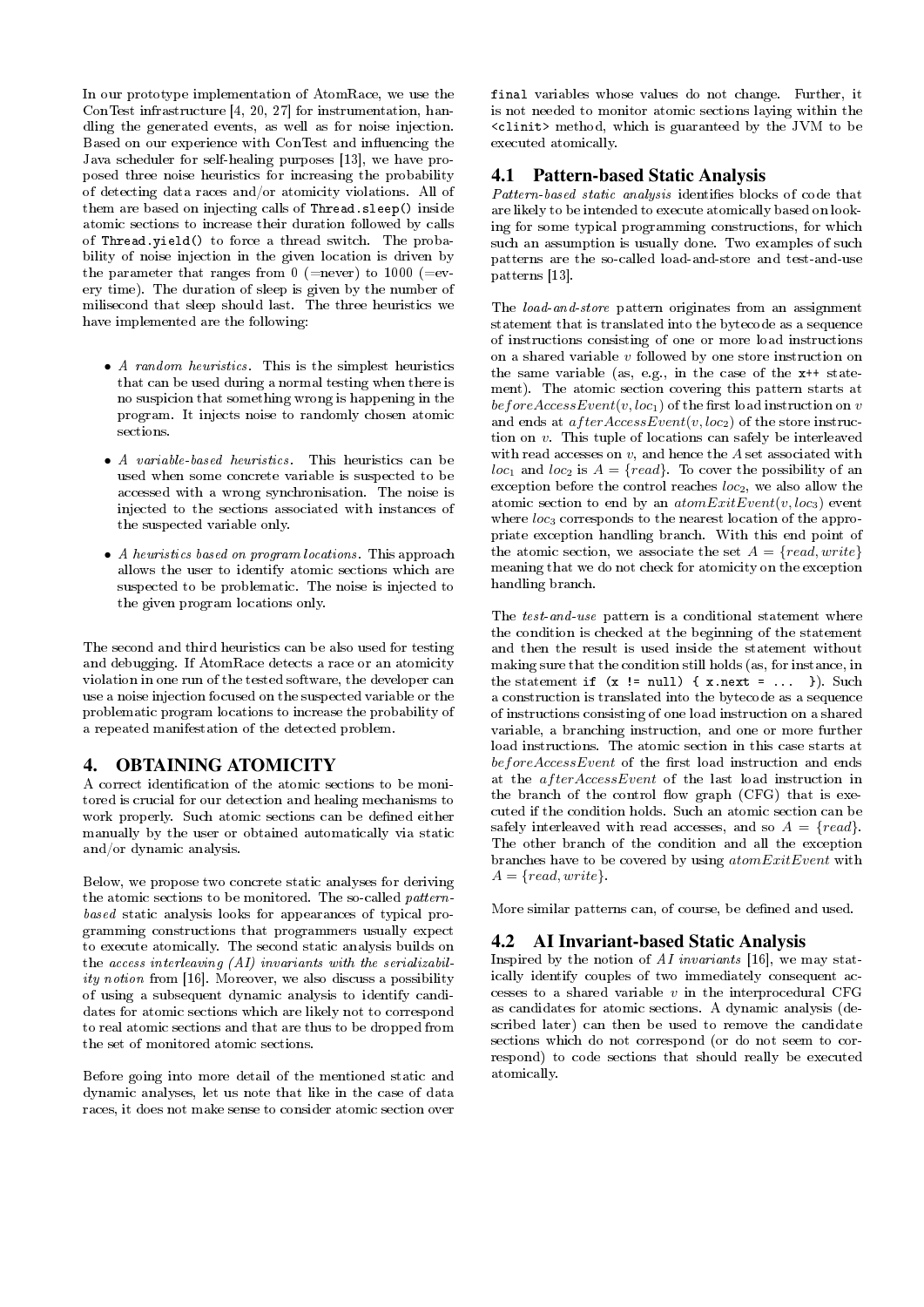| Interleaving                   | Description                              |  |  |  |
|--------------------------------|------------------------------------------|--|--|--|
| scenario                       |                                          |  |  |  |
| $read_{local}$                 | The interleaving write makes             |  |  |  |
| $write_{remote}$               | the two reads have different views       |  |  |  |
| $read_{local}$                 | of the same memory locations.            |  |  |  |
| $write_{local}$                | The local read does not get              |  |  |  |
| $write_{remote}$               | the local result it expects.             |  |  |  |
| $read_{local}$                 |                                          |  |  |  |
| $write_{local}$                | Intermediate result that                 |  |  |  |
| $read_{remote}$                | assumed to be invisible to other         |  |  |  |
| $write_{local}$                | threads is read by a remote access.      |  |  |  |
| $\bar{r}$ ead <sub>local</sub> | The local variable relies on a value     |  |  |  |
| $write_{remote}$               | from the preceding local read that       |  |  |  |
| $write_{local}$                | is then overwritten by the remote write. |  |  |  |

Table 1: Unserializable interleaving scenarios

Note that while building the atomic sections based on identifying couples of consecutive accesses to the same shared variable, we often obtain atomic sections with several different end points based on af terAccessEvent due to the possible branching of the code. For each end point, we define the appropriate  $A$  set using the notion of serializability defined in [16] and listed in Table 1. In fact, Table 1 lists unserializable scenarios, and so we define the  $A$  sets as complements of the situations covered by the table. Hence, for example, if  $getMode(loc_1) = read$  and  $getMode(loc_2) = read$  for an entry point  $loc_1$  and an end point  $loc_2$ , the set A will be  $A = \{read\}.$ 

Note also that the atomic sections defined using the notion of AI invariants overlap, i.e., an end location of a previous atomic section is the entry location of the following atomic section.

### 4.3 Dynamic Refinement of Atomic Sections

Dynamic analysis can be used to prune the set  $Atomic(v)$ obtained from the user or by static analyses such as the ones mentioned above. The idea is to remove from the set the candidate atomic sections (or the branches of such atomic sections) which are not really intended to be executed atomically—similarly as in  $[16]$ .

Assume that we have a testing oracle which can distinguish between correct and incorrect executions of the application, e.g., based on assertions, checksums, or output analysis. Then we run the application several times and during each run we check which atomic sections, or, more precisely, which branches of atomic sections given by the appropriate entry and exit points, were violated and collect them in a set  $ViolatedAtomic(v)$ . If a run is classified by the oracle as correct, the set  $Atomic(v)$  is changed for each shared variable  $v$  as follows: for each pair of entry and exit locations from the set  $ViolatedAtomic(v)$ , the set A is changed to  $A = \{read, write\}$  which causes the algorithm not to warn about atomicity violation in the given part of the code next time. The pruning ends when the set  $Atomic(v)$  is not changed for any shared variable  $v$  in any run out of a predefined number of consecutive correct executions. Finally, all the entry-exit pairs which were not seen during the pruning process are removed from the set of monitored atomicities by setting their set  $A$  to  $\{read, write\}$ . For covering more

execution interleavings, noise injection can be used during the pruning process as well.

After the pruning, the set  $Atomic(v)$  often contains atomic sections which AtomRace can never report as violated because all their end points have the set  $A = \{read, write\}.$ For performance reasons, such atomic sections are, of course, to be completely removed from  $Atomic(v)$ .

### 5. SELF-HEALING

Data races and atomicity violations may be corrected manually, but one can also go a step further and try to correct ("heal") them automatically at the runtime. For example, in [13], several techniques for self-healing of data races detected using a modification of the Eraser algorithm [25] have been proposed. These techniques are not able to remove a bug from the code but they are able to prevent its manifestation.

The first class of self-healing techniques studied in [13] is based on *affecting the scheduler*. Before executing a problematic part of code, the currently running thread invokes the Thread.yield() method, which causes a context switch. Next time, the thread gets an entire time window from the scheduler and so it can pass the problematic code section without an interruption with a much higher probability. This technique can also be used in an opposite way. If some thread  $t$  is accessing a shared variable or is executing some atomic section, all other threads can detect this situation and call Thread.yield() or Thread.sleep() and allow t to finish the problematic piece of code. The scheduler can also be influenced by changing priorities of threads. A thread increases its priority before a problematic part of code and decreases the priority to the original value after the problematic section.

The healing techniques based on influencing the scheduling do not guarantee that a detected problem will really be completely removed, but they can decrease the probability of its manifestation. These techniques do not work well if the section whose atomicity is to be enforced is longer or if the application is running in a true concurrent multi-processor environment. On the other hand, these techniques introduce a reasonable overhead. Moreover, due to the nature of the approach, the healing is safe from the point of view that it does not cause new, perhaps even more serious problems (such as deadlocks).

The second class of self-healing techniques studied in [13] injects additional healing locks to the application. Every time a critical variable on which a possibility of a data race was detected is accessed, the accessing thread must first lock a specially introduced lock. Such an approach guarantees that the detected problem cannot manifest anymore. However, introducing a new lock can lead to a deadlock, which can be even more dangerous for the application than the original problem. Moreover, a frequent locking can cause a signicant performance drop in some cases.

Actually, the AtomRace algorithm was inspired by the selfhealing technique that consists in introducing additional synchronisation to the application. Therefore, self-healing capabilities can be introduced to AtomRace in a straightforward way: the predefined atomic sections can be enclosed by the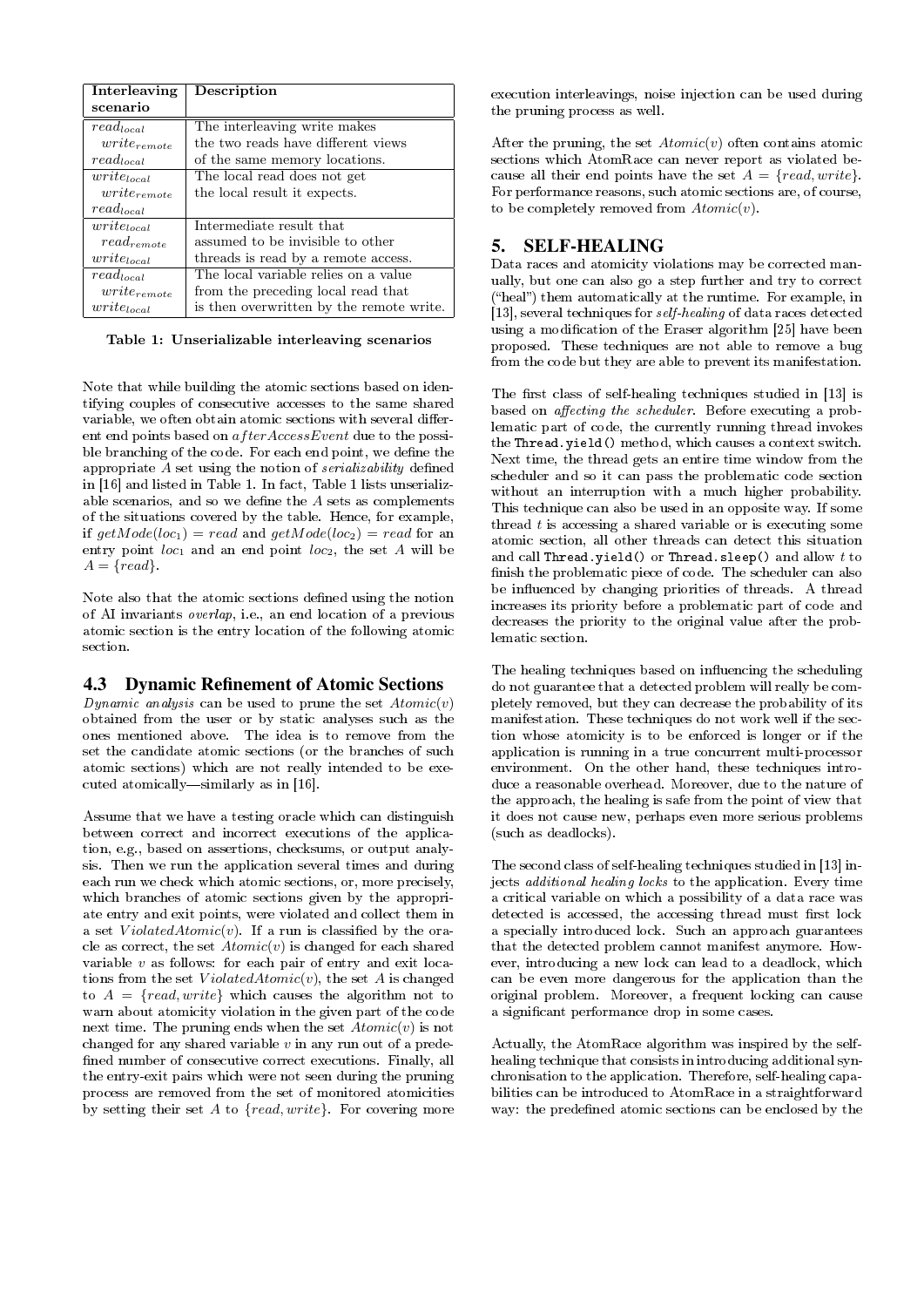use of healing locks, or one can add some code influencing the scheduler at their entry and end points.

### 5.1 Healing Assurance

As was mentioned before, the use of additional healing locks can reliably heal a detected data race or atomicity violation, but it can cause a deadlock. As a part of our further work on the subject, we are now studying methods how to avoid such a scenario. Let us mention the basic ideas that we are developing as they are related to the AtomRace algorithm. The first idea is to use static analysis and the second one is to use dynamic deadlock detection or prevention mechanisms.

Static analysis can be used for healing assurance as follows. Firstly, atomic sections to be monitored by AtomRace are inferred. Then, one can statically check (in an approximate way) whether there are some synchronisation actions within them. If an atomic section contains a possibility of any kind of synchronisation, it is considered as potentially dangerous for healing via additional locks as their use could lead to a nested synchronisation and hence a possible deadlock. Such atomic sections will therefore preferably not be healed using additional synchronisation.

We have implemented a first (intraprocedural) prototype of the above static analysis using FindBugs [11, 2]. It takes a list of atomic sections and checks whether there is no bytecode instruction that can potentially cause a synchronisation in between of an entry and an end location of an atomic section. Currently, monitorenter, invokevirtual, invokestatic, invokespecial, and invokeinterface are considered as potentially problematic instructions. This is a conservative overapproximation because many methods executed by the invocation instructions will be synchronisation safe. Therefore we are currently working on an implementation of an interprocedural analysis which will compute instructions transitively reachable from a given atomic section via method invocations.

In the case of using dynamic analysis for healing assurance, one can proceed in a different way, namely combine data race and atomicity violation healing with a suitable dynamic deadlock detection or prevention mechanism (such as the one recently proposed in [26] and implemented on top of ConTest). In such a case, atomic sections are inferred, and the application is executed and monitored by AtomRace. When some data race or atomicity violation is detected, its healing is started, but at the the same time, a dynamic deadlock detection or prevention mechanism is activated. If the deadlock detection or prevention algorithm detects a deadlock (or a possible deadlock) due to the use of healing locks, it releases the healing locks (or skips locking them).

# 6. PROTOTYPE IMPLEMENTATION AND EXPERIMENTS

We have implemented data race and atomicity violation detection tool based on AtomRace algorithm. The tool is implemented in Java on top of ConTest  $[4]$ -a concurrency testing tool which provides us with a listeners architecture [20], static bytecode instrumentation, and noise injection heuristics [27]. Our static analyses are implemented in Find-Bugs  $[11, 2]$ —a Java bytecode static analysis tool. We have

also implemented the architecture covering execution monitoring (done by ConTest) and healing blocks needed for self-healing as they were depicted in Figure 2.

ConTest tool instruments not only accesses to shared variables (fields in Java) and array cells accesses but also synchronization related events, e.g., monitors and threads events, and code coverage related events, e.g., basic blocks and methods entry points, while the AtomRace uses only before and after shared variables and array cells accesses instrumentation points. ConTest provides us at each instrumentation point with most of information needed for analysis but some of them we have to compute on-the-fly, e.g., whether the array cell belongs to shared or local array. Other instrumentation points can be used for placing of our special atomExitEvent.

We have also fully implemented all three noise generating heuristics presented in Section 3.3. The difference between our and ConTest injection heuristics is in the place where the noise is placed. ConTest injects noise with the intention to see different access interleavings and/or better synchronization coverage but it cannot take into account the atomic sections used by AtomRace. Our heuristics put the noise directly between beforeAccessEvent and afterAccessEvent and therefore it increases the duration of monitored atomic sections.

We have only partially implemented static analyses for obtaining atomicity as they were presented in the previous section. Currently, we support only load-and-store atomicity pattern for pattern based static analysis and only intraprocedural static analysis for static inferring AI invariants. The interprocedural calls are in our case replaced with  $atomic\,xitEvents$  and thus, not checked by the algorithm.

# 6.1 Data Race Experiments

We have evaluated AtomRace on several examples including small toy example of bank account simulating program with improper synchronization, IBM web crawler algorithm embedded in an IBM product with 19 classes and 1200 lines of code, and Java TIDorb project with 1400+ classes. The Java TIDorb is a CORBA-compliant ORB (Object Request Broker) product that is part of the MORFEO Community Middleware Platform. We have used several tests created by the developers and available in the project repository. In the following, we present the results achieved only for one of  $them—echo\ concurrent\ test. It starts the server for handling$ incoming requests and then starts a client which constructs several client threads (10 in our case) each sending requests (40 in our case) to the server. Results for other tests will be available in [15].

In bank example, AtomRace worked well and the data races were correctly detected. AtomRace also identified data race already known in web crawler in all executions it was seen.

In the case of TIDorbj echo concurrent test, AtomRace detected several exhibitions of data races even during the first execution. After a few executions with a little noise injected by ConTest, AtomRace correctly identified all four variables which are involved in data races. Inspection of the pinpointed pieces of code showed that AtomRace really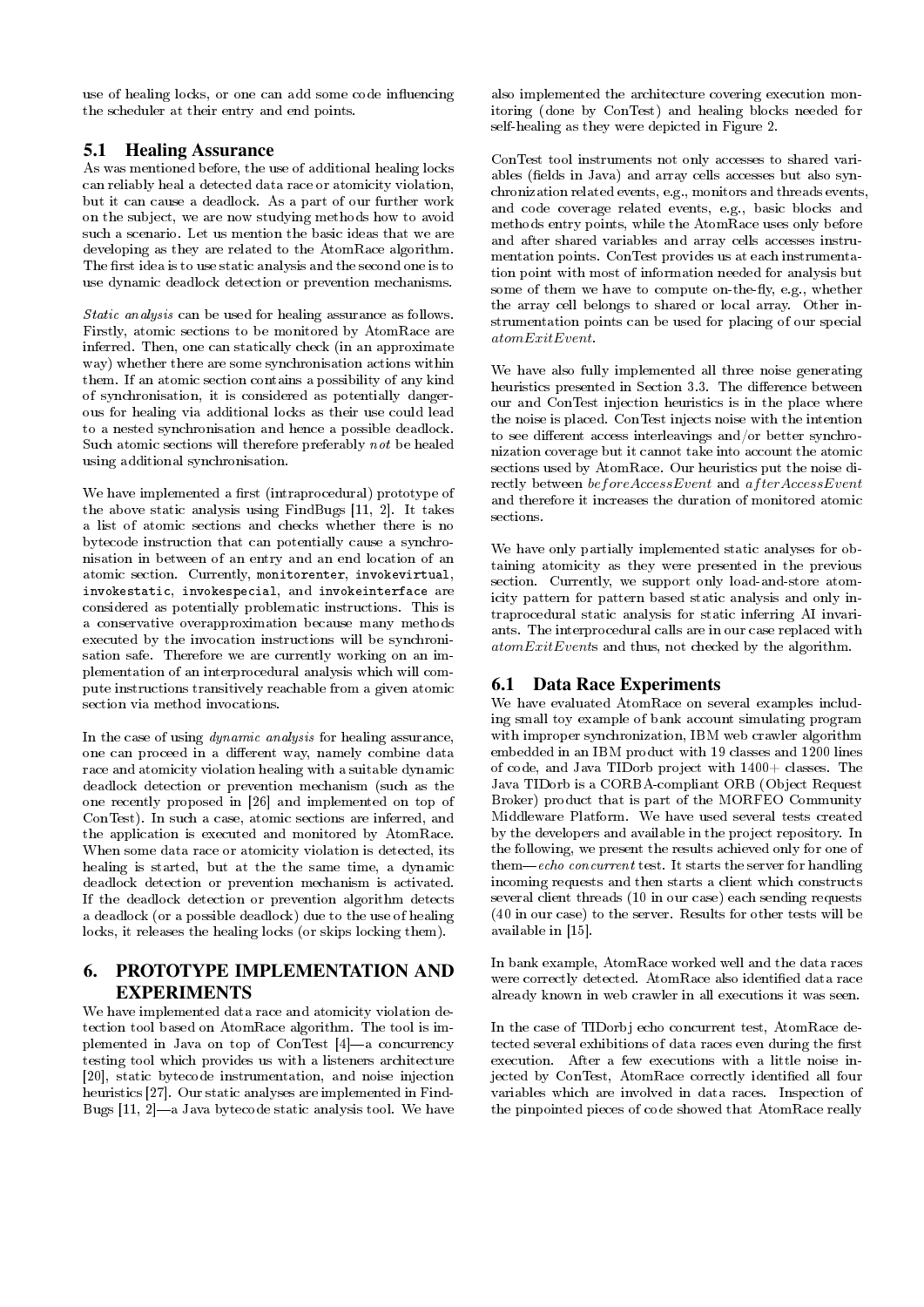|         | None | CT 50 | CТ<br>150 | Rand $50/50$ | Loc $1000/50$ | Var $500/50$ | Var 500/150 | Var $750/50$ | Var 1000/50 |
|---------|------|-------|-----------|--------------|---------------|--------------|-------------|--------------|-------------|
| 2 proc. | 3.36 | 45,26 | 62,12     | $16.77\,$    | 0.83          | 257,46       | 253,97      | 362,92       | 674,35      |
|         | 0.89 | 2,09  | 2,36      | 2.22         | 0.22          | 3.42         | 3,52        | 3.84         | 3.34        |
| 4 proc. | 1,58 | 31,79 | 40,87     | 11,07        | 11.38         | 261,38       | 271,05      | 387,91       | 667,46      |
|         | 0.37 | 1,9   | 2.42      | 2,27         | 1.71          | 3.63         | 3.73        | 3,82         | 3.38        |
| 8 proc. | 2,55 | 35,47 | 55,74     | 10.87        | $10.74\,$     | 270,44       | 268,68      | 401,00       | 666.79      |
|         | 0.49 | 2,31  | 2,35      | 2,18         | 2,07          | 3.68         | 3.7         | 3.88         | 3,25        |

Table 2: Noise injection influence on data race detection efficiency

detected true races and did not produce any false alarm. Because the data races were exhibited relatively rarely, it was a good opportunity to study effects of different computers<sup>3</sup> as well as different noise injection strategies as shown in Table 2 for data races.

Table columns contain different noise injection strategies and rows contain different architectures. Values in the table consist of two values races/coverage. The races value represents the average number of data races detected during the one execution and the coverage value represents the average number of distinct variables over which a race has been detected (out of 4). The column labeled with None shows how often are races detected without any noise injection heuristics used. In fact, there is already some noise injected by the presence of our code at the instrumented points and this noise can increase the probability of race manifestation rapidly in compare to executions without any instrumentation.

Then, different kinds of noise injection heuristics with different parameters has been used. The CT x heuristics represents the shared variable random noise heuristics provided by ConTest where  $x$  represents the per mile of locations where the noise will be injected (1000 means everywhere, 0 nowhere). As can be seen from the table, introducing even a small percentage of noise can rapidly increase the probability of race detection.

The Rand  $x/y$  shows the results if our random based heuristics described in Section 3.3 was used. The  $x$  value represents the per mile of places where a noise was injected and the y value represents the duration of noise injected (in nanoseconds). It can be seen that our random heuristics is not as successful as these from ConTest.

The Loc  $x/y$  heuristics represents the location based heuristics described in Section 3.3. The meaning of  $x$  and  $y$  is the same as in the previous heuristics. We have provided the heuristics with the list of all locations where a race has been previously detected. The results are similar to ConTest heuristics but in this case, only seven distinct location in the code has been influenced, so, the performance degradation was smaller.

Finally, the variable based heuristic labeled with  $Var\ x/y$ 

is listed. This heuristics focused noise on a given set of variables which were those four on which the race has been already detected. It can be seen that noise duration changes have minor influence on the percentage of detected races. In this case, the percentage of race detection increased dramatically and therefore this heuristics is very suitable for forcing race occurrences.

### 6.2 Atomicity Violations Experiments

We have also evaluated detection capabilities of AtomRace for atomicity violations. The crucial point for atomicity violation detection is how to identify relevant atomic sections in advance. We have implemented two static analyses to infer correct atomicity, however, our experiments show that both of them have limitations. AI invariant based approach needs to have oracle to classify the executions. This was easy to build it using assertions and checksums for first two examples but Java TIDorb was too complex and we were not able to surely determine if violated AI invariants should or should not be removed from the set of AI invariants.

Pattern based approach worked well for bank account example in which it correctly detected the problematic atomic section corresponding to unprotected line of code. In the case of web crawler, there was none such pattern and therefore the analysis did not find any atomicity there. For TIDorb, it found 155 atomic sections but none of them was related to later discovered problematic variables.

### 6.3 Self-Healing and Performance

The healing ability of our architecture has been already presented in [13]. AtomRace in comparison with a lockset based algorithm we have used before did not produce any false alarm and therefore the performance degradation caused by the healing actions is lower. The memory and processor consumption of AtomRace is also lower because it does not need to compute and maintain lock set for each shared variable. And finally, reports produced by AtomRace directly pinpoint a variable and at least two program locations in the code and therefore it is easier to check what happened.

Our current implementation does not contain any performance optimization. Due to the ConTest implicitly instruments also final and volatile field accesses, we have to determine them on-the-fly. Similar situation is also with local array cells. Therefore performance overhead generated by our implementation is highly dependent on the frequency of executions of instrumented points. Experiments showed that in the case of Java TIDorb the execution of fully instrumented code with only ConTest activated and without any further noise injection caused 5x longer execution and

<sup>&</sup>lt;sup>3</sup>The success of concurrency testing is often highly dependent on the testing environment, therefore, we have run our tests on three different machines: two processors 2xIntel Xeon 1,7GHz, four processors 2xDual Core AMD Opteron 2220, and eight processors 2xQuad Core Intel Xeon 5355.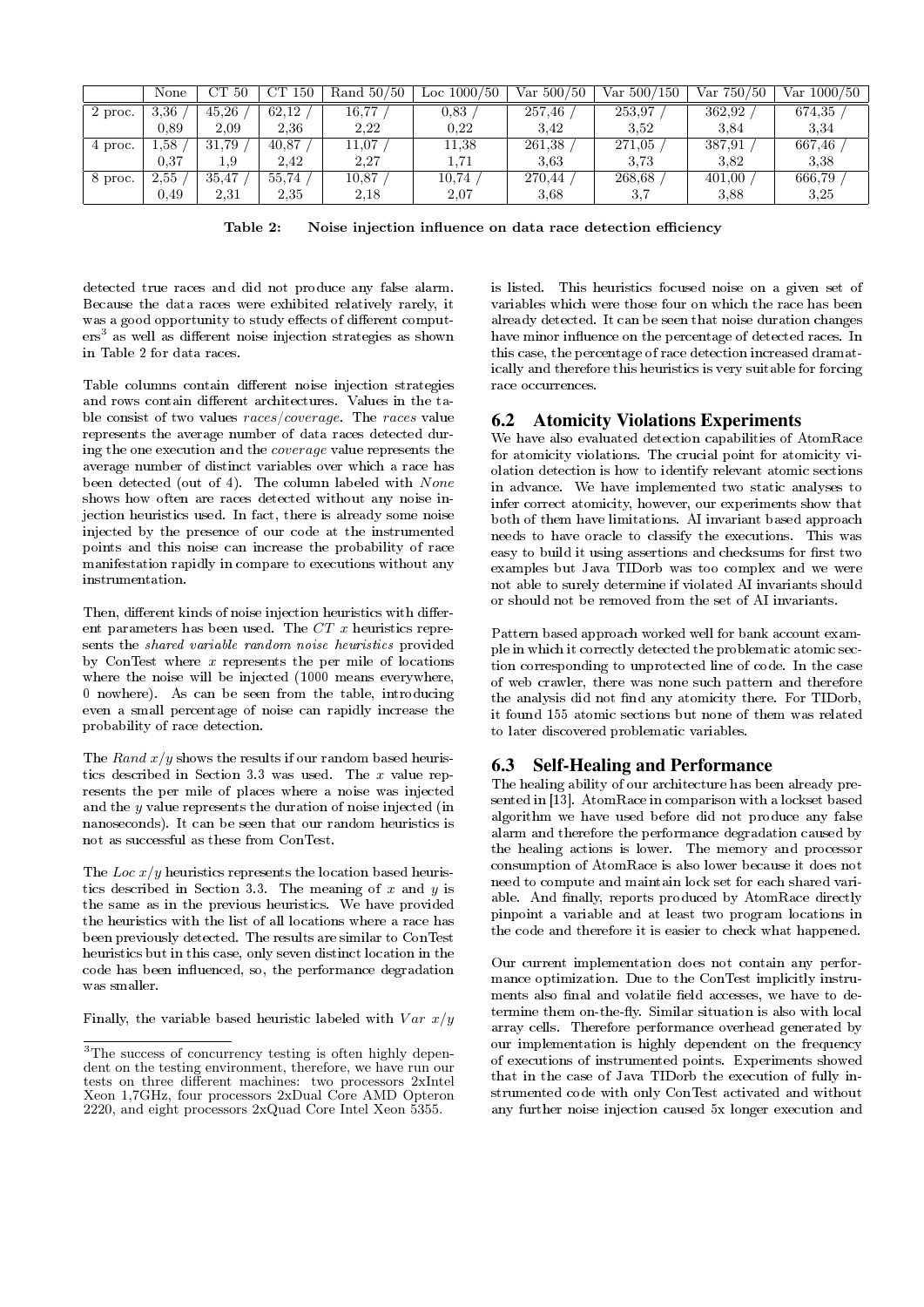ConTest together with AtomRace even 25x longer execution. With bank and crawler examples the overhead was a bit lower.

# 7. CONCLUSIONS

We have presented a novel algorithm called AtomRace which detects data races and atomicity violations at runtime. The algorithm does not produce any false alarms about data races nor about atomicity violation (in the latter case provided that the algorithm is not instructed to monitor code sections which are not really expected to be atomic). Because AtomRace minimises the amount of work with auxiliary data structures shared among the monitored threads, it is—compared to other existing solutions—faster and more scalable. We have also described that AtomRace can be easily incorporated into a self-healing architecture. In fact, this use of AtomRace, within which all the described features of AtomRace are especially welcome (with the fact that AtomRace may miss data races or atomicity violations being less stressed), was one of the main motivations for its proposal. However, the experiments that we have conducted show that AtomRace combined with suitable noise injection mechanisms, which we have also proposed, can as well be quite successfully used for testing of concurrent software aimed primarily at bug finding.

The first experimental results obtained from a prototype implementation of AtomRace provide us also with a lot of inspiration for future work. First, the atomicity inferring mechanisms need to be improved. Our experiences showed that the AI invariant-based approach requires some number of correctness assertions to be present in the code. These are needed for an efficient dynamic pruning of the set of candidate atomic sets obtained from a static analysis. The pattern-based approach for detecting candidate atomic sections worked well, but our current implementation supports only the load-and-store pattern. For the future, we would like to also implement and test dealing with the test-anduse pattern and investigate some more patterns too. Another weakness of our prototype implementation based on ConTest is the overhead it introduces. We believe that this overhead can be signicantly reduced. For instance, we instrument and then handle events from many locations in the code whose monitoring is not really needed (like, e.g., dealing with final variables, local arrays, locations important for various ConTest analyses such as code coverage analysis, etc.). These issues can be tackled by a partial instrumentation already available in ConTest, but not yet used by us. To properly use partial instrumentation, one needs to devise a suitable static analysis to decide which locations must be instrumented. Finally, there is also a space for proposing new noise injection heuristics capable of increasing the probability of race detection without signicantly degrading the performance.

# 8. ACKNOWLEDGMENTS

This work is partially supported by the European Community under the Information Society Technologies (IST) programme of the 6th FP for RTD-project SHADOWS contract IST-035157. The authors are solely responsible for the content of this paper. It does not represent the opinion of the European Community, and the European Community is not responsible for any use that might be made of data appearing therein. This work is partially supported by the Czech Ministry of Education, Youth, and Sport under the project Security-Oriented Research in Information Technology, contract CEZ MSM 0021630528, and by Czech Science Foundation under the contracts GA102/07/0322 and GP102/06/P076.

# 9. REFERENCES

- [1] C. Artho, K. Havelund, and A. Biere. High-level data races, 2003.
- [2] N. Ayewah, W. Pugh, J. D. Morgenthaler, J. Penix, and Y. Zhou. Using findbugs on production software. In OOPSLA '07: Companion to the 22nd ACM SIGPLAN conference on Object oriented programming  $systems and applications companion, pages 805-806,$ New York, NY, USA, 2007. ACM.
- [3] J.-D. Choi, K. Lee, A. Loginov, R. O'Callahan, V. Sarkar, and M. Sridharan. Efficient and precise datarace detection for multithreaded object-oriented programs. In PLDI '02: Proceedings of the ACM SIGPLAN 2002 Conference on Programming language  $design$  and implementation, pages  $258-269$ , New York, NY, USA, 2002. ACM Press.
- [4] O. Edelstein, E. Farchi, E. Goldin, Y. Nir, G. Ratsaby, and S. Ur. Framework for testing multi-threaded java programs. Concurrency and Computation: Practice and Experience,  $15(3-5):485-499$ ,  $2003$ .
- [5] T. Elmas, S. Qadeer, and S. Tasiran. Precise data-race detection and efficient model checking using locksets. Technical Report MSR-TR-2005-118, Microsoft Research, March 2006.
- [6] T. Elmas, S. Qadeer, and S. Tasiran. Goldilocks: a race and transaction-aware java runtime. In PLDI '07: Proceedings of the 2007 ACM SIGPLAN conference on Programming language design and implementation, pages 245-255, New York, NY, USA, 2007. ACM Press.
- [7] D. Engler and K. Ashcraft. Racerx: effective, static detection of race conditions and deadlocks. SIGOPS Oper. Syst. Rev.,  $37(5):237-252$ , 2003.
- [8] C. Flanagan and S. N. Freund. Type-based race detection for java. In PLDI '00: Proceedings of the ACM SIGPLAN 2000 conference on Programming language design and implementation, pages  $219-232$ , New York, NY, USA, 2000. ACM Press.
- [9] C. Flanagan and S. N. Freund. Atomizer: a dynamic atomicity checker for multithreaded programs.  $SIGPLAN Not., 39(1):256-267, 2004.$
- [10] T. Henzinger, R. Jhala, R. Majumdar, and S. Qadeer. Thread-modular abstraction refinement. In Proceedings of the 15th International Conference on  $Computer$ -Aided Verification (CAV), pages 262-274. Lecture Notes in Computer Science 2725, Springer-Verlag, January 2003.
- $[11]$  D. H. Hovemeyer. Simple and effective static analysis to find bugs. PhD thesis, College Park, MD, USA, 2005. Director-William W. Pugh.
- [12] V. Kahlon, Y. Yang, S. Sankaranarayanan, and A. Gupta. Fast and accurate static data-race detection for concurrent programs. In  $CAV$ , pages  $226-239$ , 2007.
- [13] B. Křena, Z. Letko, R. Tzoref, S. Ur, and T. Vojnar.